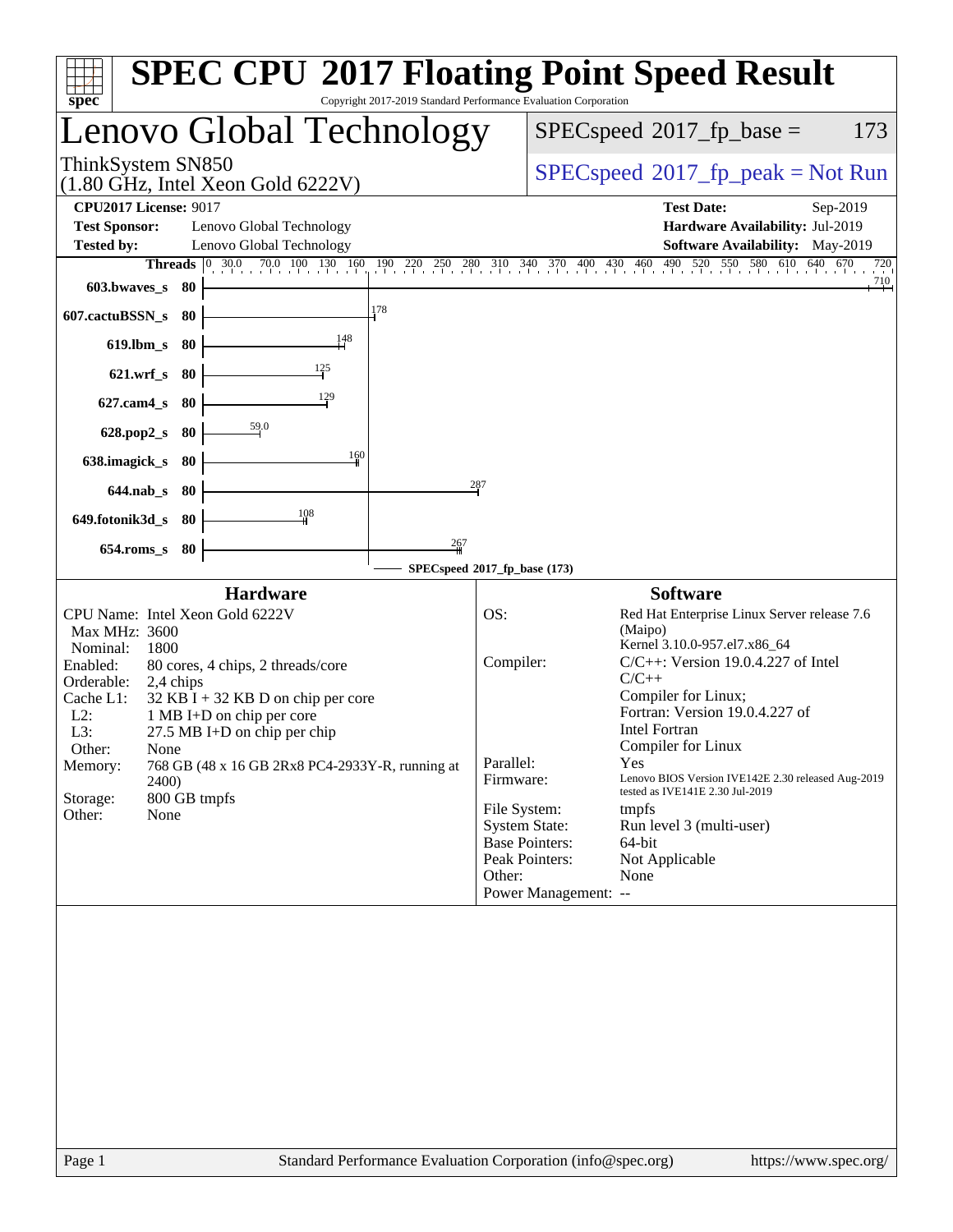

## Lenovo Global Technology

 $SPECspeed^{\circledcirc}2017_fp\_base = 173$  $SPECspeed^{\circledcirc}2017_fp\_base = 173$ 

## ThinkSystem SN850<br>  $SPEC speed^{\circ}2017$  [p\_peak = Not Run

**[Test Sponsor:](http://www.spec.org/auto/cpu2017/Docs/result-fields.html#TestSponsor)** Lenovo Global Technology **[Hardware Availability:](http://www.spec.org/auto/cpu2017/Docs/result-fields.html#HardwareAvailability)** Jul-2019 **[Tested by:](http://www.spec.org/auto/cpu2017/Docs/result-fields.html#Testedby)** Lenovo Global Technology **[Software Availability:](http://www.spec.org/auto/cpu2017/Docs/result-fields.html#SoftwareAvailability)** May-2019

(1.80 GHz, Intel Xeon Gold 6222V)

**[CPU2017 License:](http://www.spec.org/auto/cpu2017/Docs/result-fields.html#CPU2017License)** 9017 **[Test Date:](http://www.spec.org/auto/cpu2017/Docs/result-fields.html#TestDate)** Sep-2019

### **[Results Table](http://www.spec.org/auto/cpu2017/Docs/result-fields.html#ResultsTable)**

|                  | <b>Base</b>                       |                |                |                | <b>Peak</b> |                |            |                |                |              |                |              |                |              |
|------------------|-----------------------------------|----------------|----------------|----------------|-------------|----------------|------------|----------------|----------------|--------------|----------------|--------------|----------------|--------------|
| <b>Benchmark</b> | <b>Threads</b>                    | <b>Seconds</b> | Ratio          | <b>Seconds</b> | Ratio       | <b>Seconds</b> | Ratio      | <b>Threads</b> | <b>Seconds</b> | <b>Ratio</b> | <b>Seconds</b> | <b>Ratio</b> | <b>Seconds</b> | <b>Ratio</b> |
| $603.bwaves$ s   | 80                                | 82.0           | 720            | 83.1           | 710         | 84.9           | 695        |                |                |              |                |              |                |              |
| 607.cactuBSSN s  | 80                                | 92.9           | 179            | 93.4           | 178         | 93.5           | 178        |                |                |              |                |              |                |              |
| $619.$ lbm_s     | 80                                | 37.0           | 142            | 35.5           | 148         | 35.4           | 148        |                |                |              |                |              |                |              |
| $621.wrf$ s      | 80                                | 106            | 125            | 106            | 125         | 106            | 125        |                |                |              |                |              |                |              |
| $627$ .cam4 s    | 80                                | 68.8           | 129            | 68.5           | 129         | 68.7           | <u>129</u> |                |                |              |                |              |                |              |
| $628.pop2_s$     | 80                                | 201            | 59.0           | 201            | 59.0        | 201            | 58.9       |                |                |              |                |              |                |              |
| 638.imagick_s    | 80                                | 90.4           | 160            | 89.9           | <b>160</b>  | 88.9           | 162        |                |                |              |                |              |                |              |
| $644$ .nab s     | 80                                | 60.8           | 287            | 60.8           | 287         | 60.9           | 287        |                |                |              |                |              |                |              |
| 649.fotonik3d s  | 80                                | 84.7           | <b>108</b>     | 86.7           | 105         | 84.0           | 109        |                |                |              |                |              |                |              |
| $654$ .roms s    | 80                                | 58.9           | 267            | 58.5           | 269         | 59.5           | 265        |                |                |              |                |              |                |              |
|                  | $SPECspeed*2017_fp\_base =$       |                | 173            |                |             |                |            |                |                |              |                |              |                |              |
|                  | $SPECspeed^{\circ}2017$ fp peak = |                | <b>Not Run</b> |                |             |                |            |                |                |              |                |              |                |              |

Results appear in the [order in which they were run.](http://www.spec.org/auto/cpu2017/Docs/result-fields.html#RunOrder) Bold underlined text [indicates a median measurement](http://www.spec.org/auto/cpu2017/Docs/result-fields.html#Median).

#### **[Operating System Notes](http://www.spec.org/auto/cpu2017/Docs/result-fields.html#OperatingSystemNotes)**

 Stack size set to unlimited using "ulimit -s unlimited" Tmpfs filesystem can be set with: mount -t tmpfs -o size=800g tmpfs /home Process tuning setting: echo 50000 > /proc/sys/kernel/sched\_cfs\_bandwidth\_slice\_us

#### **[General Notes](http://www.spec.org/auto/cpu2017/Docs/result-fields.html#GeneralNotes)**

Environment variables set by runcpu before the start of the run: KMP AFFINITY = "granularity=fine, compact,  $1,0$ " LD\_LIBRARY\_PATH = "/home/cpu2017-1.0.5-ic19.0u4/lib/intel64" OMP\_STACKSIZE = "192M"

 Binaries compiled on a system with 1x Intel Core i9-799X CPU + 32GB RAM memory using Redhat Enterprise Linux 7.5 Transparent Huge Pages enabled by default Prior to runcpu invocation Filesystem page cache synced and cleared with: sync; echo 3> /proc/sys/vm/drop\_caches NA: The test sponsor attests, as of date of publication, that CVE-2017-5754 (Meltdown) is mitigated in the system as tested and documented. Yes: The test sponsor attests, as of date of publication, that CVE-2017-5753 (Spectre variant 1) is mitigated in the system as tested and documented. Yes: The test sponsor attests, as of date of publication, that CVE-2017-5715 (Spectre variant 2) is mitigated in the system as tested and documented. Yes: The test sponsor attests, as of date of publication, that CVE-2018-3640 (Spectre variant 3a) is mitigated in the system as tested and documented.

**(Continued on next page)**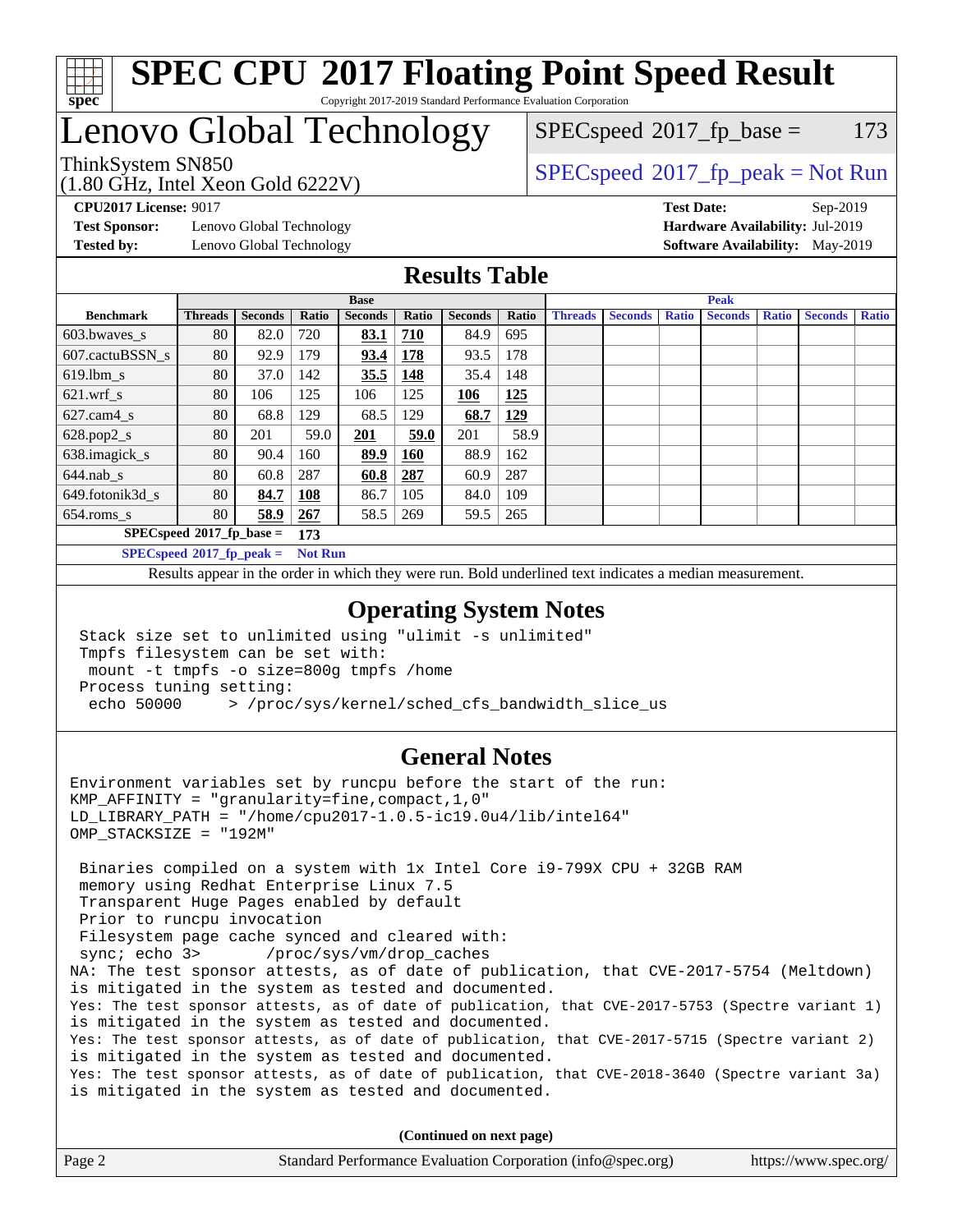

Lenovo Global Technology

 $SPECspeed^{\circ}2017\_fp\_base = 173$  $SPECspeed^{\circ}2017\_fp\_base = 173$ 

(1.80 GHz, Intel Xeon Gold 6222V)

ThinkSystem SN850<br>  $SPEC speed^{\circ}2017$  [p\_peak = Not Run

**[Test Sponsor:](http://www.spec.org/auto/cpu2017/Docs/result-fields.html#TestSponsor)** Lenovo Global Technology **[Hardware Availability:](http://www.spec.org/auto/cpu2017/Docs/result-fields.html#HardwareAvailability)** Jul-2019 **[Tested by:](http://www.spec.org/auto/cpu2017/Docs/result-fields.html#Testedby)** Lenovo Global Technology **[Software Availability:](http://www.spec.org/auto/cpu2017/Docs/result-fields.html#SoftwareAvailability)** May-2019

**[CPU2017 License:](http://www.spec.org/auto/cpu2017/Docs/result-fields.html#CPU2017License)** 9017 **[Test Date:](http://www.spec.org/auto/cpu2017/Docs/result-fields.html#TestDate)** Sep-2019

### **[General Notes \(Continued\)](http://www.spec.org/auto/cpu2017/Docs/result-fields.html#GeneralNotes)**

Yes: The test sponsor attests, as of date of publication, that CVE-2018-3639 (Spectre variant 4) is mitigated in the system as tested and documented.

### **[Platform Notes](http://www.spec.org/auto/cpu2017/Docs/result-fields.html#PlatformNotes)**

Page 3 Standard Performance Evaluation Corporation [\(info@spec.org\)](mailto:info@spec.org) <https://www.spec.org/> BIOS configuration: Choose Operating Mode set to Custom Mode Memory Power Manangment set to Automatic Energy Efficient Turbo set to Disable C-States set to Disable Page Policy set to Adaptive Trusted Execution Technology set to Enable Stale AtoS set to Enable Sysinfo program /home/cpu2017-1.0.5-ic19.0u4/bin/sysinfo Rev: r5974 of 2018-05-19 9bcde8f2999c33d61f64985e45859ea9 running on localhost.localdomain Fri Sep 13 07:52:02 2019 SUT (System Under Test) info as seen by some common utilities. For more information on this section, see <https://www.spec.org/cpu2017/Docs/config.html#sysinfo> From /proc/cpuinfo model name : Intel(R) Xeon(R) Gold 6222V CPU @ 1.80GHz 4 "physical id"s (chips) 160 "processors" cores, siblings (Caution: counting these is hw and system dependent. The following excerpts from /proc/cpuinfo might not be reliable. Use with caution.) cpu cores : 20 siblings : 40 physical 0: cores 0 1 2 3 4 8 9 10 11 12 16 17 18 19 20 24 25 26 27 28 physical 1: cores 0 1 2 3 4 8 9 10 11 12 16 17 18 19 20 24 25 26 27 28 physical 2: cores 0 1 2 3 4 8 9 10 11 12 16 17 18 19 20 24 25 26 27 28 physical 3: cores 0 1 2 3 4 8 9 10 11 12 16 17 18 19 20 24 25 26 27 28 From lscpu: Architecture: x86\_64 CPU op-mode(s): 32-bit, 64-bit Byte Order: Little Endian CPU(s): 160 On-line CPU(s) list: 0-159 Thread(s) per core: 2 Core(s) per socket: 20 Socket(s): 4 NUMA node(s): 4 Vendor ID: GenuineIntel CPU family: 6 **(Continued on next page)**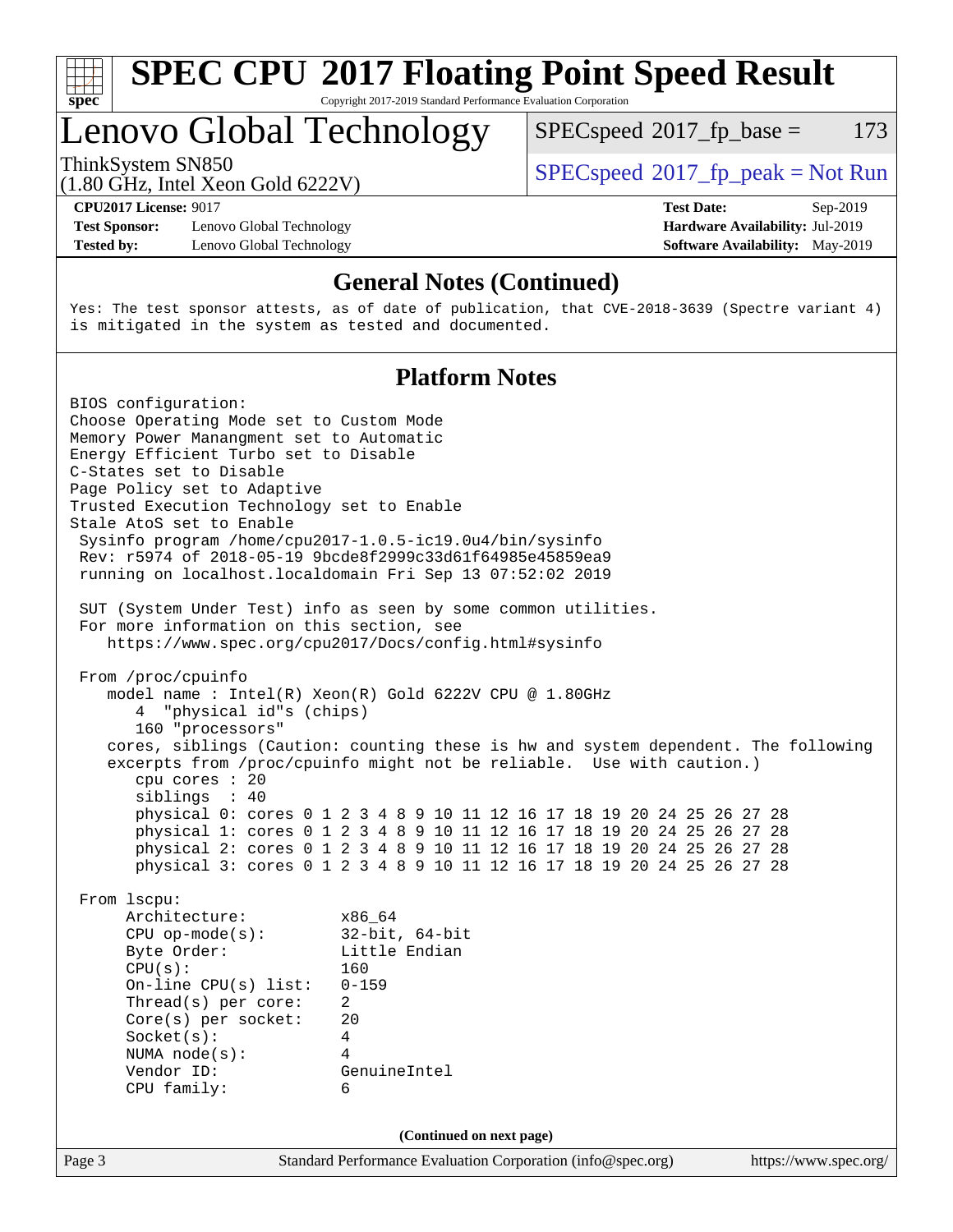

# **[SPEC CPU](http://www.spec.org/auto/cpu2017/Docs/result-fields.html#SPECCPU2017FloatingPointSpeedResult)[2017 Floating Point Speed Result](http://www.spec.org/auto/cpu2017/Docs/result-fields.html#SPECCPU2017FloatingPointSpeedResult)**

Copyright 2017-2019 Standard Performance Evaluation Corporation

Lenovo Global Technology

 $SPECspeed^{\circ}2017_fp\_base = 173$  $SPECspeed^{\circ}2017_fp\_base = 173$ 

(1.80 GHz, Intel Xeon Gold 6222V)

ThinkSystem SN850<br>(1.80 GHz, Intel Year Gold 6222V) [SPECspeed](http://www.spec.org/auto/cpu2017/Docs/result-fields.html#SPECspeed2017fppeak)®[2017\\_fp\\_peak = N](http://www.spec.org/auto/cpu2017/Docs/result-fields.html#SPECspeed2017fppeak)ot Run

**[CPU2017 License:](http://www.spec.org/auto/cpu2017/Docs/result-fields.html#CPU2017License)** 9017 **[Test Date:](http://www.spec.org/auto/cpu2017/Docs/result-fields.html#TestDate)** Sep-2019

**[Test Sponsor:](http://www.spec.org/auto/cpu2017/Docs/result-fields.html#TestSponsor)** Lenovo Global Technology **[Hardware Availability:](http://www.spec.org/auto/cpu2017/Docs/result-fields.html#HardwareAvailability)** Jul-2019 **[Tested by:](http://www.spec.org/auto/cpu2017/Docs/result-fields.html#Testedby)** Lenovo Global Technology **[Software Availability:](http://www.spec.org/auto/cpu2017/Docs/result-fields.html#SoftwareAvailability)** May-2019

**[Platform Notes \(Continued\)](http://www.spec.org/auto/cpu2017/Docs/result-fields.html#PlatformNotes)**

| Model:                   | 85                                                                                     |                                                |                                                               |
|--------------------------|----------------------------------------------------------------------------------------|------------------------------------------------|---------------------------------------------------------------|
| Model name:              |                                                                                        | $Intel(R)$ Xeon $(R)$ Gold 6222V CPU @ 1.80GHz |                                                               |
| Stepping:                | 7                                                                                      |                                                |                                                               |
| CPU MHz:                 | 1800.000                                                                               |                                                |                                                               |
| BogoMIPS:                | 3600.00                                                                                |                                                |                                                               |
| Virtualization:          | $VT - x$                                                                               |                                                |                                                               |
| Lld cache:               | 32K                                                                                    |                                                |                                                               |
| Lli cache:               | 32K                                                                                    |                                                |                                                               |
| $L2$ cache:              | 1024K                                                                                  |                                                |                                                               |
| $L3$ cache:              | 28160K                                                                                 |                                                |                                                               |
| NUMA node0 CPU(s):       | $0 - 19, 80 - 99$                                                                      |                                                |                                                               |
| NUMA nodel CPU(s):       | 20-39,100-119                                                                          |                                                |                                                               |
| NUMA $node2$ $CPU(s)$ :  | 40-59,120-139                                                                          |                                                |                                                               |
| NUMA $node3$ $CPU(s):$   | $60 - 79, 140 - 159$                                                                   |                                                |                                                               |
| Flaqs:                   |                                                                                        |                                                | fpu vme de pse tsc msr pae mce cx8 apic sep mtrr pge mca cmov |
|                          | pat pse36 clflush dts acpi mmx fxsr sse sse2 ss ht tm pbe syscall nx pdpelgb rdtscp    |                                                |                                                               |
|                          | lm constant_tsc art arch_perfmon pebs bts rep_good nopl xtopology nonstop_tsc          |                                                |                                                               |
|                          | aperfmperf eagerfpu pni pclmulqdq dtes64 monitor ds_cpl vmx smx est tm2 ssse3 sdbg     |                                                |                                                               |
|                          | fma cx16 xtpr pdcm pcid dca sse4_1 sse4_2 x2apic movbe popcnt tsc_deadline_timer aes   |                                                |                                                               |
|                          | xsave avx f16c rdrand lahf_lm abm 3dnowprefetch epb cat_13 cdp_13 intel_ppin           |                                                |                                                               |
|                          | intel_pt ssbd mba ibrs ibpb stibp ibrs_enhanced tpr_shadow vnmi flexpriority ept       |                                                |                                                               |
|                          | vpid fsgsbase tsc_adjust bmil hle avx2 smep bmi2 erms invpcid rtm cqm mpx rdt_a        |                                                |                                                               |
|                          | avx512f avx512dq rdseed adx smap clflushopt clwb avx512cd avx512bw avx512vl xsaveopt   |                                                |                                                               |
|                          | xsavec xgetbvl cqm_llc cqm_occup_llc cqm_mbm_total cqm_mbm_local dtherm ida arat pln   |                                                |                                                               |
|                          | pts hwp_epp pku ospke avx512_vnni spec_ctrl intel_stibp flush_l1d arch_capabilities    |                                                |                                                               |
|                          |                                                                                        |                                                |                                                               |
| /proc/cpuinfo cache data |                                                                                        |                                                |                                                               |
| cache size $: 28160$ KB  |                                                                                        |                                                |                                                               |
|                          |                                                                                        |                                                |                                                               |
|                          | From numactl --hardware WARNING: a numactl 'node' might or might not correspond to a   |                                                |                                                               |
| physical chip.           |                                                                                        |                                                |                                                               |
| available: 4 nodes (0-3) |                                                                                        |                                                |                                                               |
|                          | node 0 cpus: 0 1 2 3 4 5 6 7 8 9 10 11 12 13 14 15 16 17 18 19 80 81 82 83 84 85 86 87 |                                                |                                                               |
|                          | 88 89 90 91 92 93 94 95 96 97 98 99                                                    |                                                |                                                               |
| node 0 size: 196277 MB   |                                                                                        |                                                |                                                               |
| node 0 free: 182457 MB   |                                                                                        |                                                |                                                               |
|                          | node 1 cpus: 20 21 22 23 24 25 26 27 28 29 30 31 32 33 34 35 36 37 38 39 100 101 102   |                                                |                                                               |
|                          |                                                                                        |                                                |                                                               |
|                          | 103 104 105 106 107 108 109 110 111 112 113 114 115 116 117 118 119                    |                                                |                                                               |
| node 1 size: 196608 MB   |                                                                                        |                                                |                                                               |
| node 1 free: 192082 MB   |                                                                                        |                                                |                                                               |
|                          | node 2 cpus: 40 41 42 43 44 45 46 47 48 49 50 51 52 53 54 55 56 57 58 59 120 121 122   |                                                |                                                               |
|                          | 123 124 125 126 127 128 129 130 131 132 133 134 135 136 137 138 139                    |                                                |                                                               |
| node 2 size: 196608 MB   |                                                                                        |                                                |                                                               |

 node 2 free: 190516 MB node 3 cpus: 60 61 62 63 64 65 66 67 68 69 70 71 72 73 74 75 76 77 78 79 140 141 142 143 144 145 146 147 148 149 150 151 152 153 154 155 156 157 158 159 node 3 size: 196608 MB

**(Continued on next page)**

Page 4 Standard Performance Evaluation Corporation [\(info@spec.org\)](mailto:info@spec.org) <https://www.spec.org/>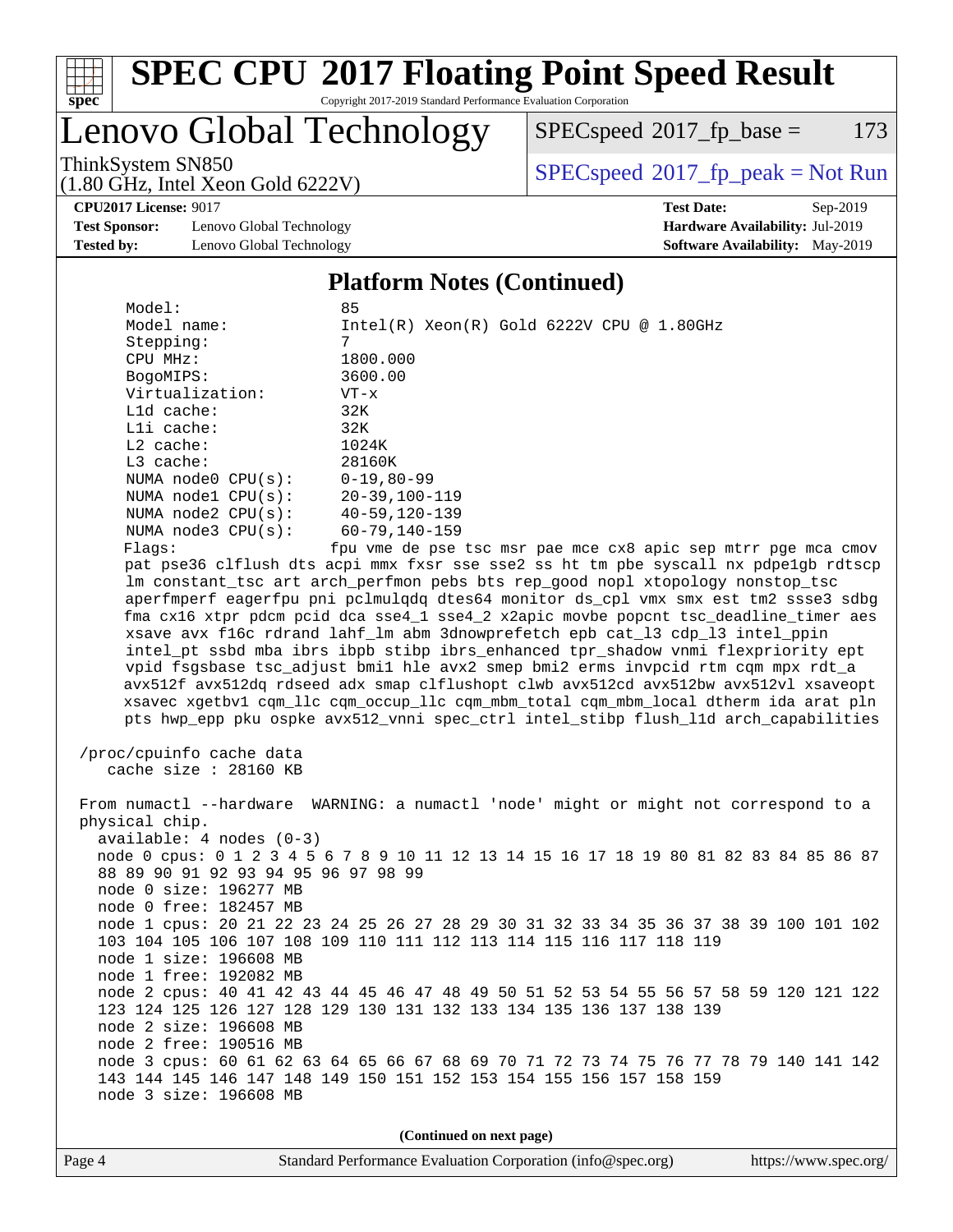| <b>SPEC CPU®2017 Floating Point Speed Result</b><br>Copyright 2017-2019 Standard Performance Evaluation Corporation<br>spec <sup>®</sup>                              |                                                                                                                                                                                                                                                                                                                                                                                                                                                                                                                                                                                                                                |                                                                                         |  |  |  |
|-----------------------------------------------------------------------------------------------------------------------------------------------------------------------|--------------------------------------------------------------------------------------------------------------------------------------------------------------------------------------------------------------------------------------------------------------------------------------------------------------------------------------------------------------------------------------------------------------------------------------------------------------------------------------------------------------------------------------------------------------------------------------------------------------------------------|-----------------------------------------------------------------------------------------|--|--|--|
|                                                                                                                                                                       | Lenovo Global Technology                                                                                                                                                                                                                                                                                                                                                                                                                                                                                                                                                                                                       | $SPEC speed^{\circ}2017$ _fp_base =<br>173                                              |  |  |  |
| ThinkSystem SN850                                                                                                                                                     | $(1.80 \text{ GHz}, \text{Intel Xeon Gold } 6222 \text{V})$                                                                                                                                                                                                                                                                                                                                                                                                                                                                                                                                                                    | $SPEC speed^{\circ}2017\_fp\_peak = Not Run$                                            |  |  |  |
| <b>CPU2017 License: 9017</b><br><b>Test Sponsor:</b>                                                                                                                  | Lenovo Global Technology                                                                                                                                                                                                                                                                                                                                                                                                                                                                                                                                                                                                       | <b>Test Date:</b><br>Sep-2019<br>Hardware Availability: Jul-2019                        |  |  |  |
| <b>Tested by:</b>                                                                                                                                                     | Lenovo Global Technology                                                                                                                                                                                                                                                                                                                                                                                                                                                                                                                                                                                                       | <b>Software Availability:</b> May-2019                                                  |  |  |  |
|                                                                                                                                                                       | <b>Platform Notes (Continued)</b>                                                                                                                                                                                                                                                                                                                                                                                                                                                                                                                                                                                              |                                                                                         |  |  |  |
| node distances:<br>node<br>0<br>0 :<br>10<br>1:<br>2:<br>3:<br>21<br>From /proc/meminfo<br>MemTotal:<br>HugePages_Total:<br>Hugepagesize:<br>os-release:<br>ID="rhel" | node 3 free: 189212 MB<br>1<br>2<br>3<br>21<br>21<br>21<br>21 10<br>21<br>21<br>21 21<br>10<br>21<br>21<br>21<br>10<br>792236452 kB<br>0<br>2048 kB<br>From /etc/*release* /etc/*version*<br>NAME="Red Hat Enterprise Linux Server"<br>VERSION="7.6 (Maipo)"<br>ID LIKE="fedora"<br>VARIANT="Server"<br>VARIANT ID="server"<br>VERSION_ID="7.6"<br>PRETTY_NAME="Red Hat Enterprise Linux Server 7.6 (Maipo)"<br>redhat-release: Red Hat Enterprise Linux Server release 7.6 (Maipo)<br>system-release: Red Hat Enterprise Linux Server release 7.6 (Maipo)<br>system-release-cpe: cpe:/o:redhat:enterprise_linux:7.6:ga:server |                                                                                         |  |  |  |
| uname $-a$ :                                                                                                                                                          | x86_64 x86_64 x86_64 GNU/Linux                                                                                                                                                                                                                                                                                                                                                                                                                                                                                                                                                                                                 | Linux localhost.localdomain 3.10.0-957.el7.x86_64 #1 SMP Thu Oct 4 20:48:51 UTC 2018    |  |  |  |
|                                                                                                                                                                       | Kernel self-reported vulnerability status:                                                                                                                                                                                                                                                                                                                                                                                                                                                                                                                                                                                     |                                                                                         |  |  |  |
|                                                                                                                                                                       | $CVE-2017-5754$ (Meltdown):<br>Not affected<br>CVE-2017-5715 (Spectre variant 2): Mitigation: Enhanced IBRS                                                                                                                                                                                                                                                                                                                                                                                                                                                                                                                    | CVE-2017-5753 (Spectre variant 1): Mitigation: Load fences, __user pointer sanitization |  |  |  |
|                                                                                                                                                                       | run-level 3 Sep 13 07:50                                                                                                                                                                                                                                                                                                                                                                                                                                                                                                                                                                                                       |                                                                                         |  |  |  |
| Filesystem<br>tmpfs                                                                                                                                                   | SPEC is set to: /home/cpu2017-1.0.5-ic19.0u4<br>Type<br>Size Used Avail Use% Mounted on<br>tmpfs 800G 8.3G 792G 2% / home                                                                                                                                                                                                                                                                                                                                                                                                                                                                                                      |                                                                                         |  |  |  |
|                                                                                                                                                                       | this section. The 'dmidecode' program reads system data which is "intended to allow<br>hardware to be accurately determined", but the intent may not be met, as there are<br>frequent changes to hardware, firmware, and the "DMTF SMBIOS" standard.                                                                                                                                                                                                                                                                                                                                                                           | Additional information from dmidecode follows. WARNING: Use caution when you interpret  |  |  |  |
|                                                                                                                                                                       | (Continued on next page)                                                                                                                                                                                                                                                                                                                                                                                                                                                                                                                                                                                                       |                                                                                         |  |  |  |

| Page 5<br>Standard Performance Evaluation Corporation (info@spec.org) | https://www.spec.org/ |
|-----------------------------------------------------------------------|-----------------------|
|-----------------------------------------------------------------------|-----------------------|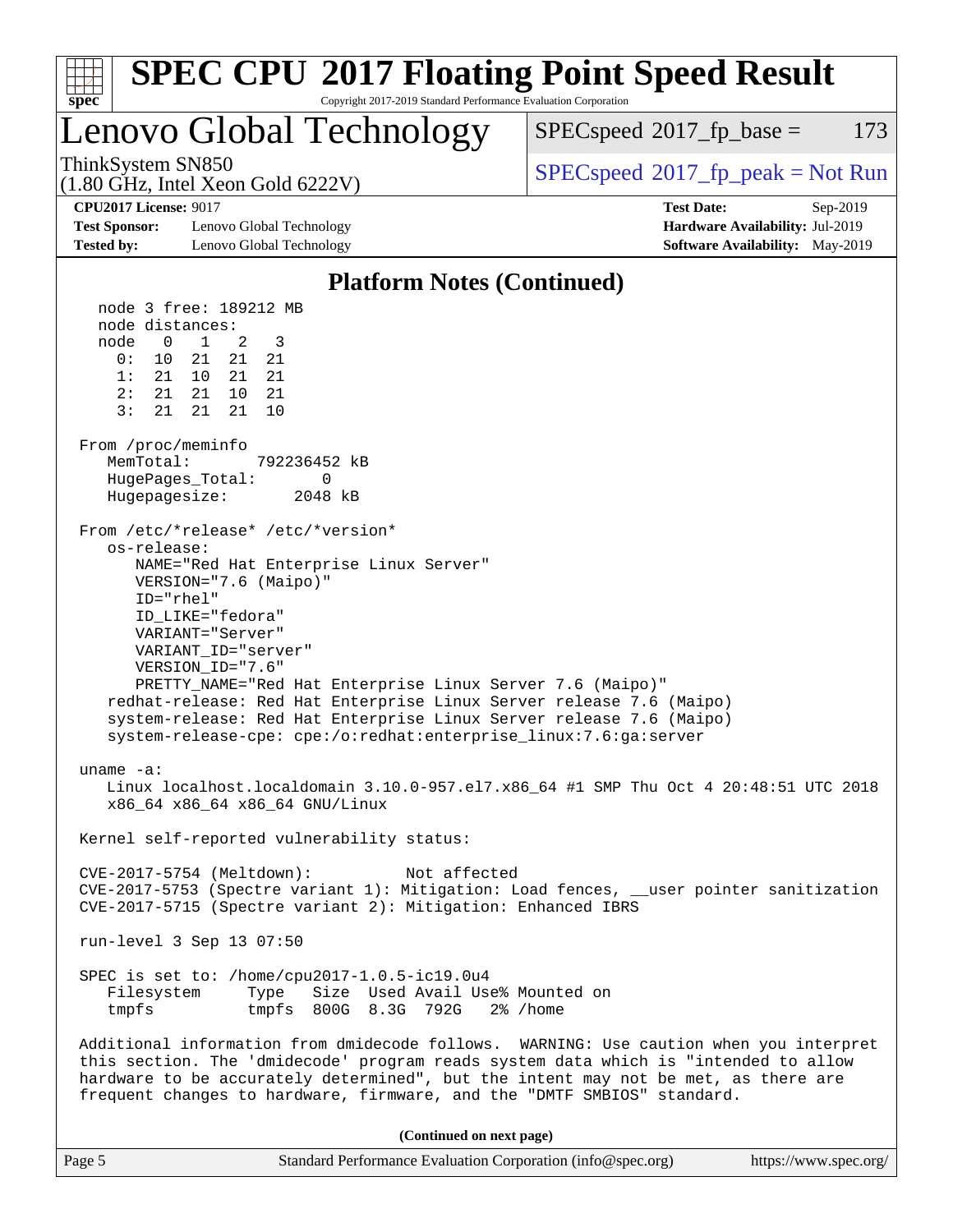

## Lenovo Global Technology

 $SPECspeed^{\circ}2017_fp\_base = 173$  $SPECspeed^{\circ}2017_fp\_base = 173$ 

(1.80 GHz, Intel Xeon Gold 6222V)

ThinkSystem SN850<br>(1.80 GHz, Intel Year Gold 6222V) [SPECspeed](http://www.spec.org/auto/cpu2017/Docs/result-fields.html#SPECspeed2017fppeak)®[2017\\_fp\\_peak = N](http://www.spec.org/auto/cpu2017/Docs/result-fields.html#SPECspeed2017fppeak)ot Run

**[Test Sponsor:](http://www.spec.org/auto/cpu2017/Docs/result-fields.html#TestSponsor)** Lenovo Global Technology **[Hardware Availability:](http://www.spec.org/auto/cpu2017/Docs/result-fields.html#HardwareAvailability)** Jul-2019 **[Tested by:](http://www.spec.org/auto/cpu2017/Docs/result-fields.html#Testedby)** Lenovo Global Technology **[Software Availability:](http://www.spec.org/auto/cpu2017/Docs/result-fields.html#SoftwareAvailability)** May-2019

**[CPU2017 License:](http://www.spec.org/auto/cpu2017/Docs/result-fields.html#CPU2017License)** 9017 **[Test Date:](http://www.spec.org/auto/cpu2017/Docs/result-fields.html#TestDate)** Sep-2019

#### **[Platform Notes \(Continued\)](http://www.spec.org/auto/cpu2017/Docs/result-fields.html#PlatformNotes)**

 BIOS Lenovo -[IVE141E-2.30]- 07/02/2019 Memory: 48x Samsung M393A2K43CB2-CVF 16 GB 2 rank 2933, configured at 2400

(End of data from sysinfo program)

#### **[Compiler Version Notes](http://www.spec.org/auto/cpu2017/Docs/result-fields.html#CompilerVersionNotes)**

| C                      | 619.1bm_s(base) 638.imagick_s(base) 644.nab_s(base)                                                                                                                                                                                                                                                                                                                                                                                                                                                                                                                  |                       |
|------------------------|----------------------------------------------------------------------------------------------------------------------------------------------------------------------------------------------------------------------------------------------------------------------------------------------------------------------------------------------------------------------------------------------------------------------------------------------------------------------------------------------------------------------------------------------------------------------|-----------------------|
|                        | Intel(R) C Intel(R) 64 Compiler for applications running on Intel(R) 64,<br>Version 19.0.4.227 Build 20190416<br>Copyright (C) 1985-2019 Intel Corporation. All rights reserved.<br>-------------------------------                                                                                                                                                                                                                                                                                                                                                  |                       |
| ---------------------- | $C++$ , C, Fortran   607.cactuBSSN_s(base)                                                                                                                                                                                                                                                                                                                                                                                                                                                                                                                           |                       |
|                        | Intel(R) $C++$ Intel(R) 64 Compiler for applications running on Intel(R) 64,<br>Version 19.0.4.227 Build 20190416<br>Copyright (C) 1985-2019 Intel Corporation. All rights reserved.<br>Intel(R) C Intel(R) 64 Compiler for applications running on Intel(R) 64,<br>Version 19.0.4.227 Build 20190416<br>Copyright (C) 1985-2019 Intel Corporation. All rights reserved.<br>$Intel(R)$ Fortran Intel(R) 64 Compiler for applications running on Intel(R)<br>64, Version 19.0.4.227 Build 20190416<br>Copyright (C) 1985-2019 Intel Corporation. All rights reserved. |                       |
| Fortran                | 603.bwaves_s(base) 649.fotonik3d_s(base) 654.roms_s(base)                                                                                                                                                                                                                                                                                                                                                                                                                                                                                                            |                       |
|                        | $Intel(R)$ Fortran Intel(R) 64 Compiler for applications running on Intel(R)<br>64, Version 19.0.4.227 Build 20190416<br>Copyright (C) 1985-2019 Intel Corporation. All rights reserved.                                                                                                                                                                                                                                                                                                                                                                             |                       |
|                        | Fortran, $C = \begin{bmatrix} 621.wrf\_s(base) & 627.cam4_s(base) & 628.pop2_s(base) \end{bmatrix}$                                                                                                                                                                                                                                                                                                                                                                                                                                                                  |                       |
|                        | $Intel(R)$ Fortran Intel(R) 64 Compiler for applications running on Intel(R)<br>64, Version 19.0.4.227 Build 20190416<br>Copyright (C) 1985-2019 Intel Corporation. All rights reserved.<br>Intel(R) C Intel(R) 64 Compiler for applications running on Intel(R) 64,<br>Version 19.0.4.227 Build 20190416                                                                                                                                                                                                                                                            |                       |
|                        | (Continued on next page)                                                                                                                                                                                                                                                                                                                                                                                                                                                                                                                                             |                       |
| Page 6                 | Standard Performance Evaluation Corporation (info@spec.org)                                                                                                                                                                                                                                                                                                                                                                                                                                                                                                          | https://www.spec.org/ |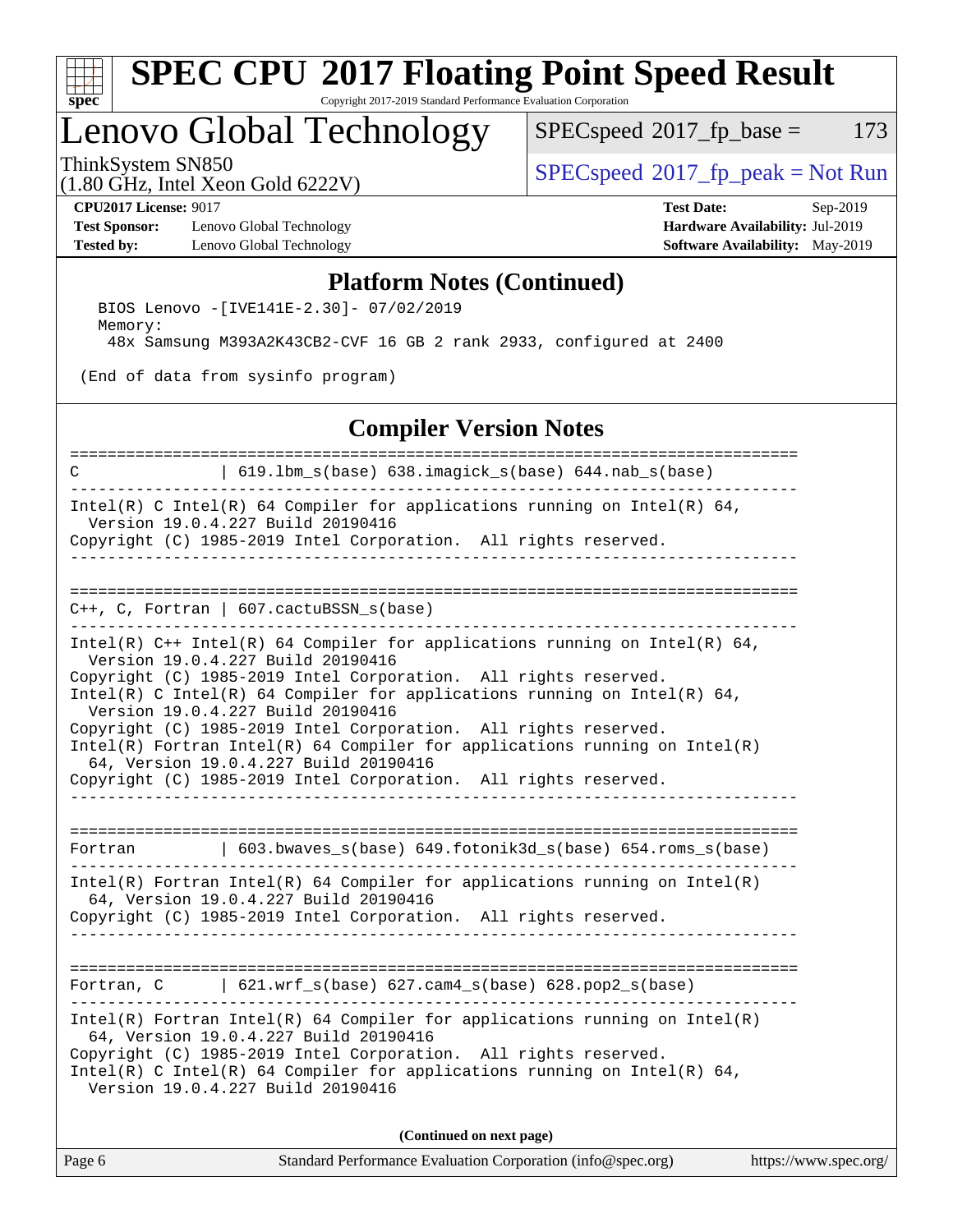

## Lenovo Global Technology

 $SPEC speed^{\circ}2017\_fp\_base = 173$ 

(1.80 GHz, Intel Xeon Gold 6222V)

ThinkSystem SN850<br>  $SPECspeed*2017_fp\_peak = Not Run$  $SPECspeed*2017_fp\_peak = Not Run$ 

**[Test Sponsor:](http://www.spec.org/auto/cpu2017/Docs/result-fields.html#TestSponsor)** Lenovo Global Technology **[Hardware Availability:](http://www.spec.org/auto/cpu2017/Docs/result-fields.html#HardwareAvailability)** Jul-2019 **[Tested by:](http://www.spec.org/auto/cpu2017/Docs/result-fields.html#Testedby)** Lenovo Global Technology **[Software Availability:](http://www.spec.org/auto/cpu2017/Docs/result-fields.html#SoftwareAvailability)** May-2019

**[CPU2017 License:](http://www.spec.org/auto/cpu2017/Docs/result-fields.html#CPU2017License)** 9017 **[Test Date:](http://www.spec.org/auto/cpu2017/Docs/result-fields.html#TestDate)** Sep-2019

### **[Compiler Version Notes \(Continued\)](http://www.spec.org/auto/cpu2017/Docs/result-fields.html#CompilerVersionNotes)**

Copyright (C) 1985-2019 Intel Corporation. All rights reserved. ------------------------------------------------------------------------------

## **[Base Compiler Invocation](http://www.spec.org/auto/cpu2017/Docs/result-fields.html#BaseCompilerInvocation)**

[C benchmarks](http://www.spec.org/auto/cpu2017/Docs/result-fields.html#Cbenchmarks):  $\text{icc}$  -m64 -std=c11

[Fortran benchmarks](http://www.spec.org/auto/cpu2017/Docs/result-fields.html#Fortranbenchmarks): [ifort -m64](http://www.spec.org/cpu2017/results/res2019q4/cpu2017-20190917-18308.flags.html#user_FCbase_intel_ifort_64bit_24f2bb282fbaeffd6157abe4f878425411749daecae9a33200eee2bee2fe76f3b89351d69a8130dd5949958ce389cf37ff59a95e7a40d588e8d3a57e0c3fd751)

[Benchmarks using both Fortran and C](http://www.spec.org/auto/cpu2017/Docs/result-fields.html#BenchmarksusingbothFortranandC): [ifort -m64](http://www.spec.org/cpu2017/results/res2019q4/cpu2017-20190917-18308.flags.html#user_CC_FCbase_intel_ifort_64bit_24f2bb282fbaeffd6157abe4f878425411749daecae9a33200eee2bee2fe76f3b89351d69a8130dd5949958ce389cf37ff59a95e7a40d588e8d3a57e0c3fd751) [icc -m64 -std=c11](http://www.spec.org/cpu2017/results/res2019q4/cpu2017-20190917-18308.flags.html#user_CC_FCbase_intel_icc_64bit_c11_33ee0cdaae7deeeab2a9725423ba97205ce30f63b9926c2519791662299b76a0318f32ddfffdc46587804de3178b4f9328c46fa7c2b0cd779d7a61945c91cd35)

[Benchmarks using Fortran, C, and C++:](http://www.spec.org/auto/cpu2017/Docs/result-fields.html#BenchmarksusingFortranCandCXX) [icpc -m64](http://www.spec.org/cpu2017/results/res2019q4/cpu2017-20190917-18308.flags.html#user_CC_CXX_FCbase_intel_icpc_64bit_4ecb2543ae3f1412ef961e0650ca070fec7b7afdcd6ed48761b84423119d1bf6bdf5cad15b44d48e7256388bc77273b966e5eb805aefd121eb22e9299b2ec9d9) [icc -m64 -std=c11](http://www.spec.org/cpu2017/results/res2019q4/cpu2017-20190917-18308.flags.html#user_CC_CXX_FCbase_intel_icc_64bit_c11_33ee0cdaae7deeeab2a9725423ba97205ce30f63b9926c2519791662299b76a0318f32ddfffdc46587804de3178b4f9328c46fa7c2b0cd779d7a61945c91cd35) [ifort -m64](http://www.spec.org/cpu2017/results/res2019q4/cpu2017-20190917-18308.flags.html#user_CC_CXX_FCbase_intel_ifort_64bit_24f2bb282fbaeffd6157abe4f878425411749daecae9a33200eee2bee2fe76f3b89351d69a8130dd5949958ce389cf37ff59a95e7a40d588e8d3a57e0c3fd751)

## **[Base Portability Flags](http://www.spec.org/auto/cpu2017/Docs/result-fields.html#BasePortabilityFlags)**

 603.bwaves\_s: [-DSPEC\\_LP64](http://www.spec.org/cpu2017/results/res2019q4/cpu2017-20190917-18308.flags.html#suite_basePORTABILITY603_bwaves_s_DSPEC_LP64) 607.cactuBSSN\_s: [-DSPEC\\_LP64](http://www.spec.org/cpu2017/results/res2019q4/cpu2017-20190917-18308.flags.html#suite_basePORTABILITY607_cactuBSSN_s_DSPEC_LP64) 619.lbm\_s: [-DSPEC\\_LP64](http://www.spec.org/cpu2017/results/res2019q4/cpu2017-20190917-18308.flags.html#suite_basePORTABILITY619_lbm_s_DSPEC_LP64) 621.wrf\_s: [-DSPEC\\_LP64](http://www.spec.org/cpu2017/results/res2019q4/cpu2017-20190917-18308.flags.html#suite_basePORTABILITY621_wrf_s_DSPEC_LP64) [-DSPEC\\_CASE\\_FLAG](http://www.spec.org/cpu2017/results/res2019q4/cpu2017-20190917-18308.flags.html#b621.wrf_s_baseCPORTABILITY_DSPEC_CASE_FLAG) [-convert big\\_endian](http://www.spec.org/cpu2017/results/res2019q4/cpu2017-20190917-18308.flags.html#user_baseFPORTABILITY621_wrf_s_convert_big_endian_c3194028bc08c63ac5d04de18c48ce6d347e4e562e8892b8bdbdc0214820426deb8554edfa529a3fb25a586e65a3d812c835984020483e7e73212c4d31a38223) 627.cam4\_s: [-DSPEC\\_LP64](http://www.spec.org/cpu2017/results/res2019q4/cpu2017-20190917-18308.flags.html#suite_basePORTABILITY627_cam4_s_DSPEC_LP64) [-DSPEC\\_CASE\\_FLAG](http://www.spec.org/cpu2017/results/res2019q4/cpu2017-20190917-18308.flags.html#b627.cam4_s_baseCPORTABILITY_DSPEC_CASE_FLAG) 628.pop2\_s: [-DSPEC\\_LP64](http://www.spec.org/cpu2017/results/res2019q4/cpu2017-20190917-18308.flags.html#suite_basePORTABILITY628_pop2_s_DSPEC_LP64) [-DSPEC\\_CASE\\_FLAG](http://www.spec.org/cpu2017/results/res2019q4/cpu2017-20190917-18308.flags.html#b628.pop2_s_baseCPORTABILITY_DSPEC_CASE_FLAG) [-convert big\\_endian](http://www.spec.org/cpu2017/results/res2019q4/cpu2017-20190917-18308.flags.html#user_baseFPORTABILITY628_pop2_s_convert_big_endian_c3194028bc08c63ac5d04de18c48ce6d347e4e562e8892b8bdbdc0214820426deb8554edfa529a3fb25a586e65a3d812c835984020483e7e73212c4d31a38223) [-assume byterecl](http://www.spec.org/cpu2017/results/res2019q4/cpu2017-20190917-18308.flags.html#user_baseFPORTABILITY628_pop2_s_assume_byterecl_7e47d18b9513cf18525430bbf0f2177aa9bf368bc7a059c09b2c06a34b53bd3447c950d3f8d6c70e3faf3a05c8557d66a5798b567902e8849adc142926523472) 638.imagick\_s: [-DSPEC\\_LP64](http://www.spec.org/cpu2017/results/res2019q4/cpu2017-20190917-18308.flags.html#suite_basePORTABILITY638_imagick_s_DSPEC_LP64) 644.nab\_s: [-DSPEC\\_LP64](http://www.spec.org/cpu2017/results/res2019q4/cpu2017-20190917-18308.flags.html#suite_basePORTABILITY644_nab_s_DSPEC_LP64) 649.fotonik3d\_s: [-DSPEC\\_LP64](http://www.spec.org/cpu2017/results/res2019q4/cpu2017-20190917-18308.flags.html#suite_basePORTABILITY649_fotonik3d_s_DSPEC_LP64) 654.roms\_s: [-DSPEC\\_LP64](http://www.spec.org/cpu2017/results/res2019q4/cpu2017-20190917-18308.flags.html#suite_basePORTABILITY654_roms_s_DSPEC_LP64)

## **[Base Optimization Flags](http://www.spec.org/auto/cpu2017/Docs/result-fields.html#BaseOptimizationFlags)**

[C benchmarks](http://www.spec.org/auto/cpu2017/Docs/result-fields.html#Cbenchmarks):

[-xCORE-AVX512](http://www.spec.org/cpu2017/results/res2019q4/cpu2017-20190917-18308.flags.html#user_CCbase_f-xCORE-AVX512) [-ipo](http://www.spec.org/cpu2017/results/res2019q4/cpu2017-20190917-18308.flags.html#user_CCbase_f-ipo) [-O3](http://www.spec.org/cpu2017/results/res2019q4/cpu2017-20190917-18308.flags.html#user_CCbase_f-O3) [-no-prec-div](http://www.spec.org/cpu2017/results/res2019q4/cpu2017-20190917-18308.flags.html#user_CCbase_f-no-prec-div) [-qopt-prefetch](http://www.spec.org/cpu2017/results/res2019q4/cpu2017-20190917-18308.flags.html#user_CCbase_f-qopt-prefetch) [-ffinite-math-only](http://www.spec.org/cpu2017/results/res2019q4/cpu2017-20190917-18308.flags.html#user_CCbase_f_finite_math_only_cb91587bd2077682c4b38af759c288ed7c732db004271a9512da14a4f8007909a5f1427ecbf1a0fb78ff2a814402c6114ac565ca162485bbcae155b5e4258871) [-qopt-mem-layout-trans=4](http://www.spec.org/cpu2017/results/res2019q4/cpu2017-20190917-18308.flags.html#user_CCbase_f-qopt-mem-layout-trans_fa39e755916c150a61361b7846f310bcdf6f04e385ef281cadf3647acec3f0ae266d1a1d22d972a7087a248fd4e6ca390a3634700869573d231a252c784941a8) [-qopenmp](http://www.spec.org/cpu2017/results/res2019q4/cpu2017-20190917-18308.flags.html#user_CCbase_qopenmp_16be0c44f24f464004c6784a7acb94aca937f053568ce72f94b139a11c7c168634a55f6653758ddd83bcf7b8463e8028bb0b48b77bcddc6b78d5d95bb1df2967) [-DSPEC\\_OPENMP](http://www.spec.org/cpu2017/results/res2019q4/cpu2017-20190917-18308.flags.html#suite_CCbase_DSPEC_OPENMP)

[Fortran benchmarks](http://www.spec.org/auto/cpu2017/Docs/result-fields.html#Fortranbenchmarks):

```
-DSPEC_OPENMP -xCORE-AVX512 -ipo -O3 -no-prec-div -qopt-prefetch
-ffinite-math-only -qopt-mem-layout-trans=4 -qopenmp
-nostandard-realloc-lhs
```
**(Continued on next page)**

| Page 7 | Standard Performance Evaluation Corporation (info@spec.org) | https://www.spec.org/ |
|--------|-------------------------------------------------------------|-----------------------|